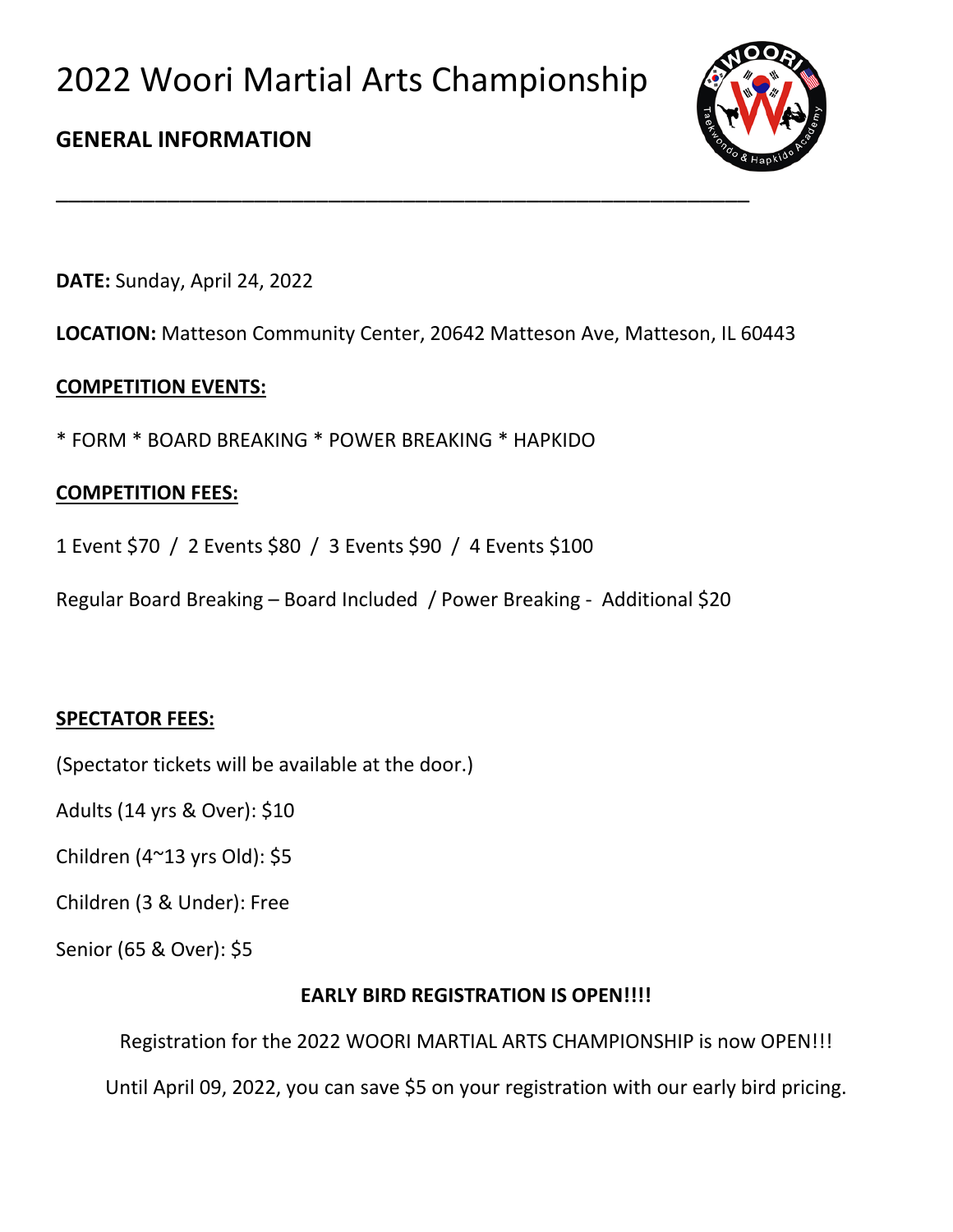

### **EVENT SCHEDULE**

- Register and receive Competition ID's
- Judge & Referee meeting

\_\_\_\_\_\_\_\_\_\_\_\_\_\_\_\_\_\_\_\_\_\_\_\_\_\_\_\_\_\_\_\_\_\_\_\_\_\_\_\_\_\_\_\_\_\_\_\_\_\_\_\_\_\_\_\_

- **10:00 AM – 10:20 PM OPENING CEREMONY**
- **10:20 AM – 11:20 AM FORM COMPETITION**
- **11:20 AM – 12:50 PM BREAKING COMPETITION**
- **12:50 PM – 1:20 PM LUNCH BREAK**
	- **1:20 PM – 1: 50 PM POWER BREAKING & HAPKIDO**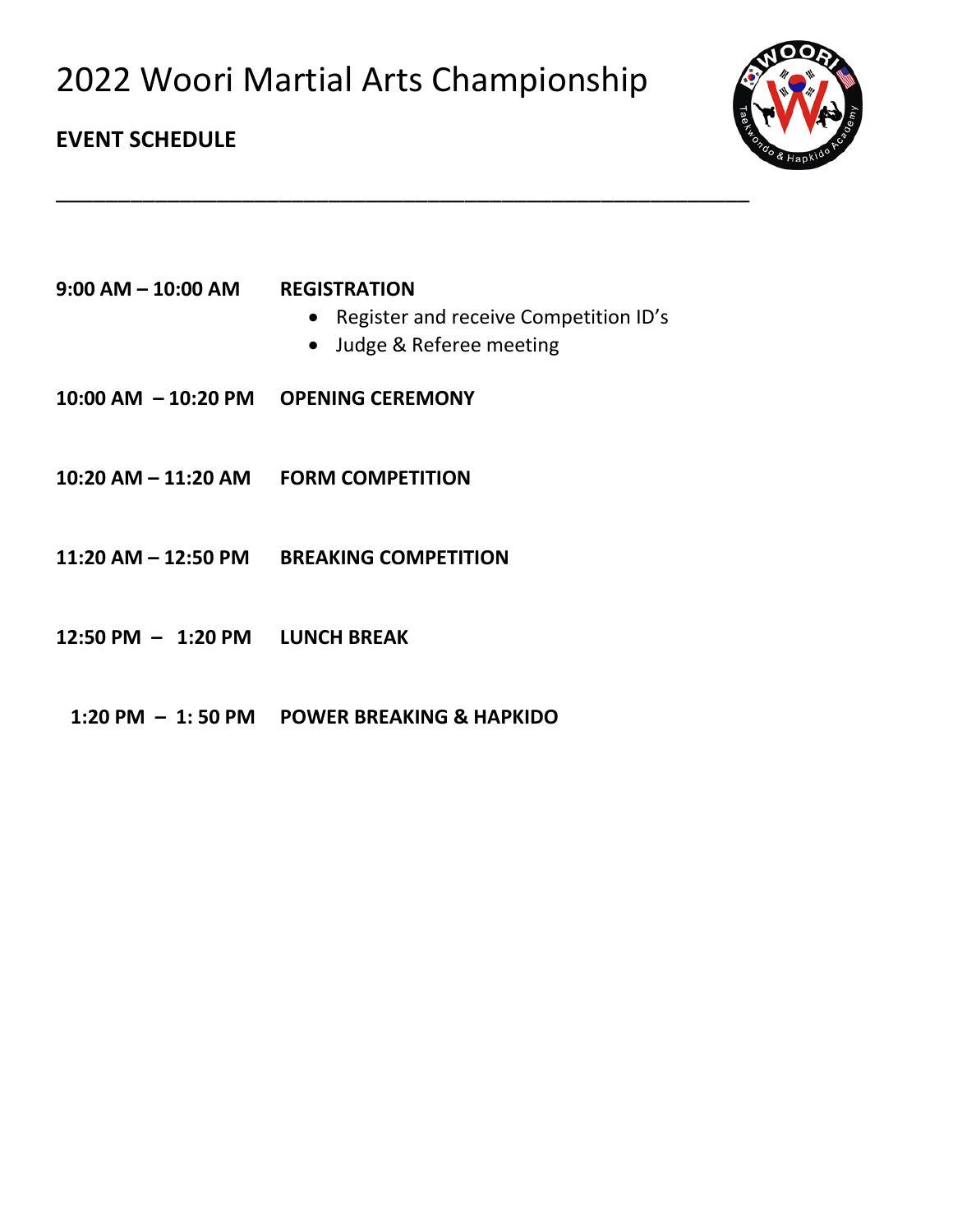# **ABOUT FORM COMPETITION**



### **EVENT:** FORM

Individual Form (Taekwondo or Hapkido) Perform (2) times

Black Belt Division (2) times on their own count

Color Belt Division (1) time with count (1) time on their own count

(Competitors 6 yrs & under can perform 10 steps of their form on Referees count.)

Individual Form Division

## All competitors must be bare foot

| Age           | <b>Belt Rank</b> | <b>Belt Rank</b> | <b>Belt Rank</b> | <b>Belt Rank</b> | <b>Belt Rank</b> |
|---------------|------------------|------------------|------------------|------------------|------------------|
| $3^{\sim}4$   |                  |                  |                  |                  |                  |
| $5^{\sim}6$   |                  |                  | <b>BLUE</b>      |                  |                  |
| $7^{\sim}9$   | <b>WHITE</b>     | <b>ORANGE</b>    |                  | <b>HIGH RED</b>  |                  |
| $10^{\sim}11$ |                  |                  | <b>BROWN</b>     |                  | <b>BLACK</b>     |
| $12^{\sim}13$ |                  |                  |                  |                  | <b>BELT</b>      |
| $14^{\sim}17$ | <b>YELLOW</b>    | <b>GREEN</b>     |                  | <b>DEPUTY</b>    |                  |
| $18^{\sim}32$ |                  |                  | <b>RED</b>       |                  |                  |
| 33 & Up       |                  |                  |                  |                  |                  |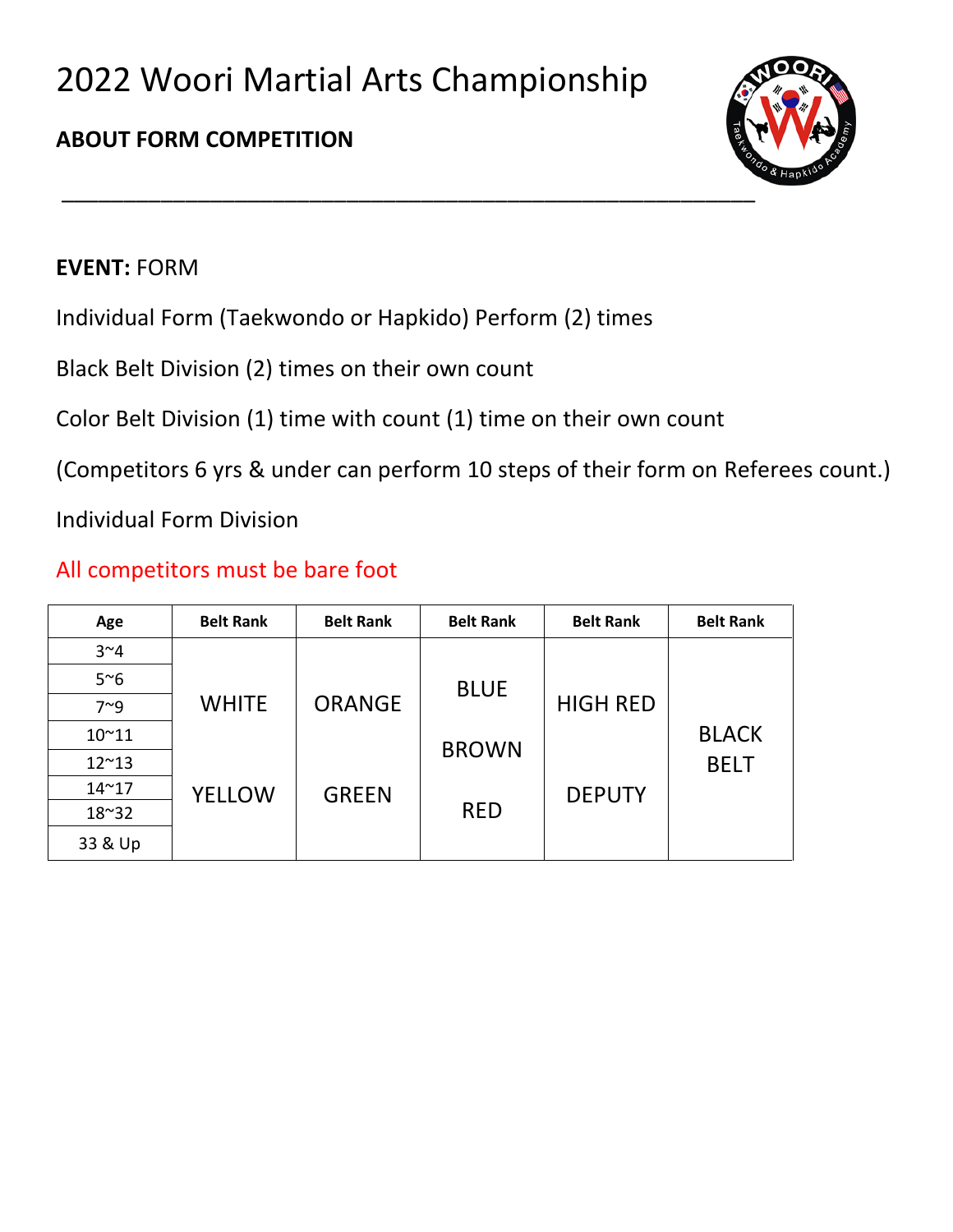### **BOARD BREAKING COMPETITION**



## **OFFICIAL BOARD BREAKING RULES: (All competitors must be bare foot)**

- **COLOR BELTS**
	- MUST FOLLOW THE OFFICIAL'S DIRECTION
	- **WHITE ~ GREEN** need (2) BOARDS and (2) TECHNIQUES
	- **BLUE ~ DEPUTY** need (3) BOARDS and (3) TECHNIQUES
- **BLACK BELTS**
	- NEEDS (3) BOARDS and (2) TECHNIQUES and (1) FREE STYLE TECHNIQUES
- BOARD SET-UP TIME IS UP TO 30 SECONDS WITH JUDGES
- TWO CHANCES WILL BE GIVEN FOR EACH BOARD
- CHILD BOARD (3~13yrs) ADULT BOARD (14yrs & up)
- ADULT BOARD (14yrs & up) All competitors must be bare foot

| Age           | White ~ Yellow                  | Orange ~ Green                      | Blue ~ Red                            | High Red ~ Deputy                         | <b>Black Belt</b>               |
|---------------|---------------------------------|-------------------------------------|---------------------------------------|-------------------------------------------|---------------------------------|
| $3^{\sim}4$   |                                 |                                     |                                       |                                           |                                 |
| $5^{\sim}6$   |                                 |                                     |                                       |                                           |                                 |
| $7^{\sim}9$   |                                 |                                     |                                       |                                           |                                 |
| $10^{\sim}11$ | 1. Hammer Fist<br>2. Free Style | 1. Roundhouse Kick<br>2. Free Style | 1. Knife Hand (Cross)<br>2. Back Kick | 1. Round House Kick<br>2. Jump Front Kick | 1. Spin Kick<br>2. Tornado Kick |
| $12^{\sim}13$ |                                 |                                     | 3. Free Style                         | 3. Free Style                             | 3. Free Style                   |
| $14^{\sim}17$ |                                 |                                     |                                       |                                           |                                 |
| $18^{\sim}32$ |                                 |                                     |                                       |                                           |                                 |
| 33 & Up       |                                 |                                     |                                       |                                           |                                 |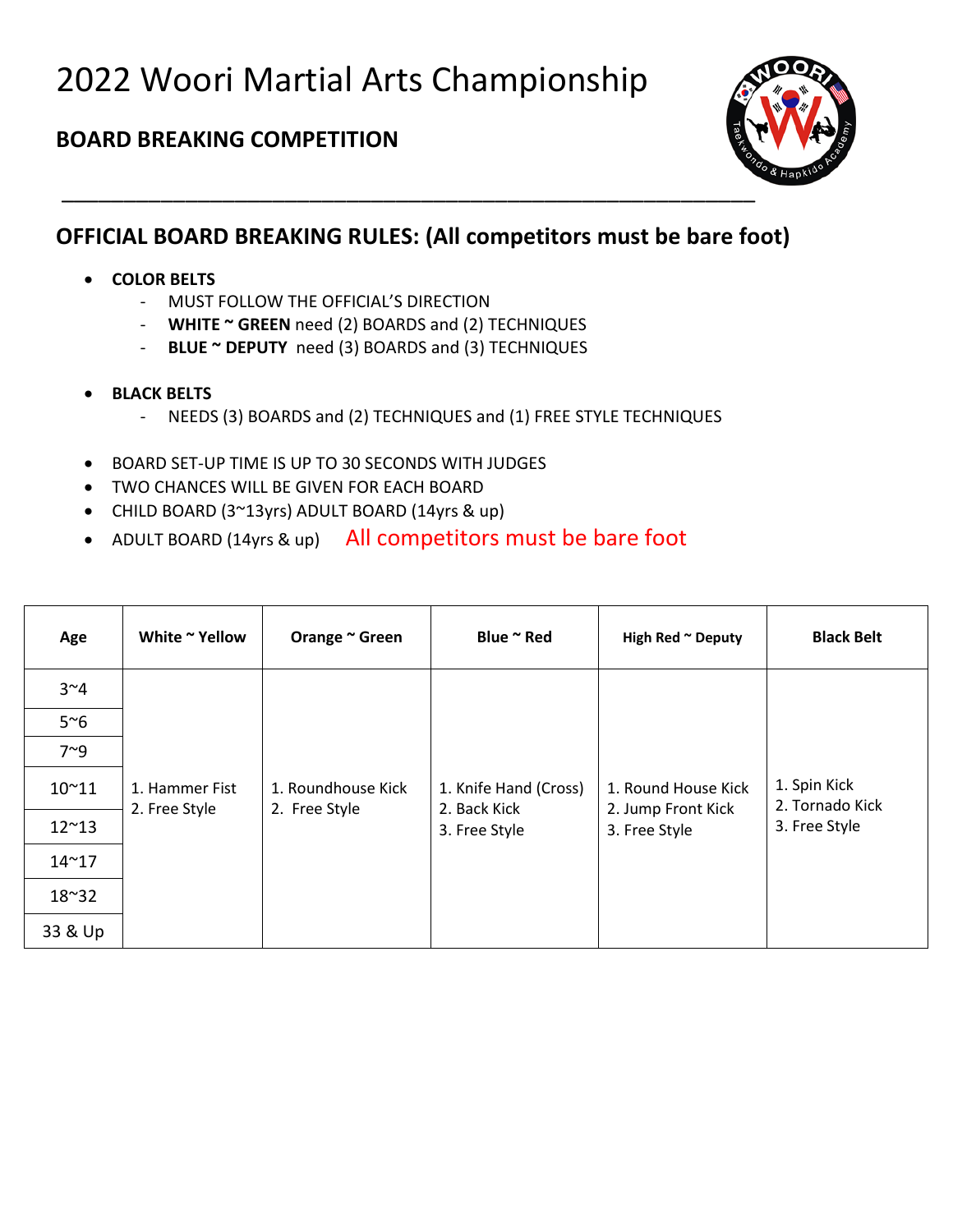### **POWER BREAKING**



### **DIVISIONS**

- 10 yrs & under (Male & Female)
- 11yrs ~ 13yrs (Male & Female)
- 14yrs  $\sim$  over (Male)
- 14yrs~ over (Female)

(Once the start signal is given, each competitor has 30 seconds to complete their Power Breaking Routine.)

#### • **Children's Division**

- Participants up to 13 yrs must use CHILD Boards
- (5) Board Minimum (no maximum)

#### • **Adult Division**

- Participants 14ys & up must use ADULT Boards
- (5) Board Minimum (no maximum)
- Competitors are responsible for purchasing their own boards
- Masters and volunteers will supervise all breaks
- In case of a tie, the winning decision will go to the competitor with the LOWER BODY WEIGHT.

*(The winner of each division will automatically be declared Grand Champion.)*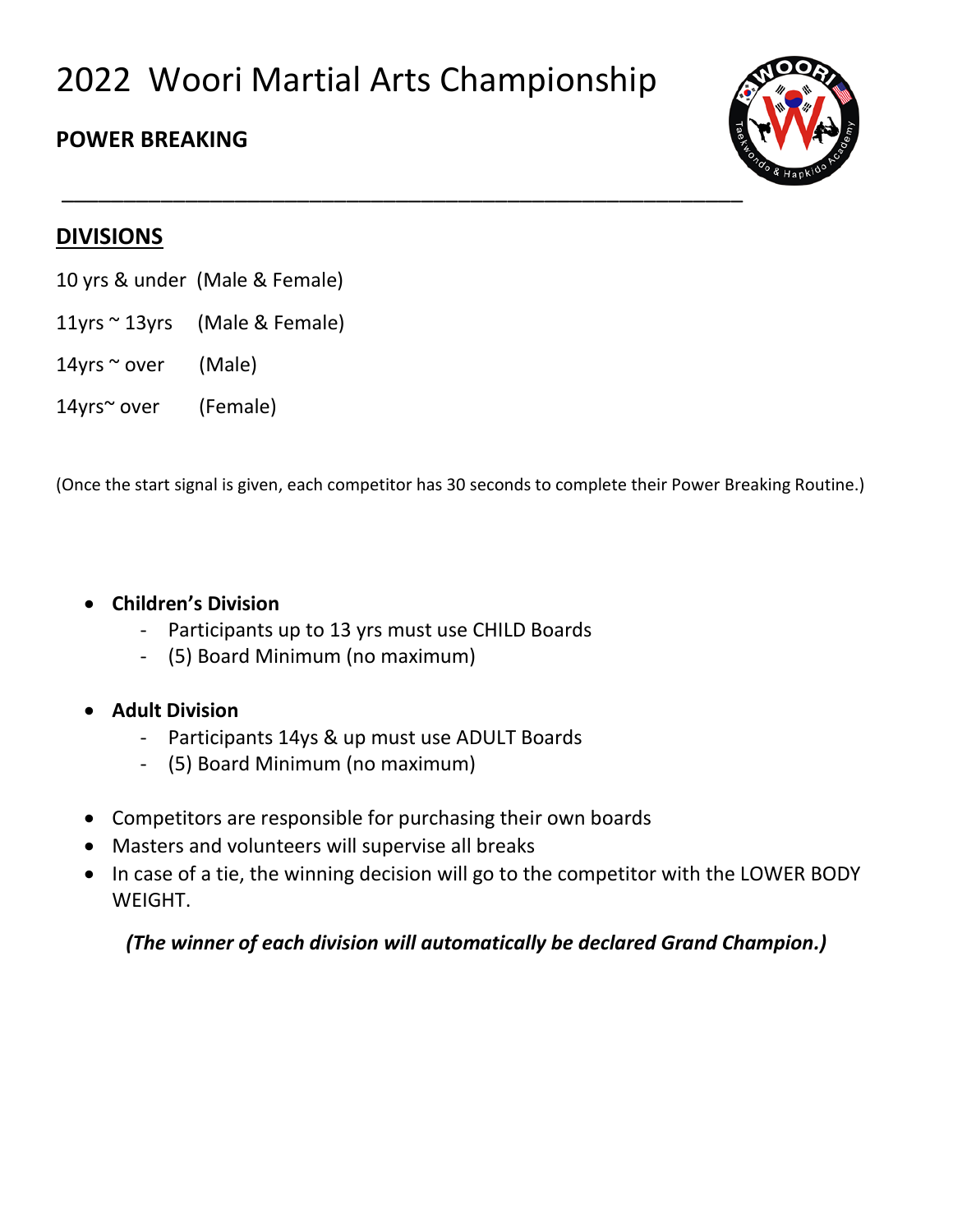## **HAPKIDO**



### **DIVISIONS**

COLOR BELT (Male & Female)

BLACK BELT (Male & Female)

The competitor will be required to bring their own opponent.

Competitors have to show three different techniques.

Each technique will have a maximum demonstration time of 15 seconds.

Whoever demonstrates the techniques the smoothest, will win.